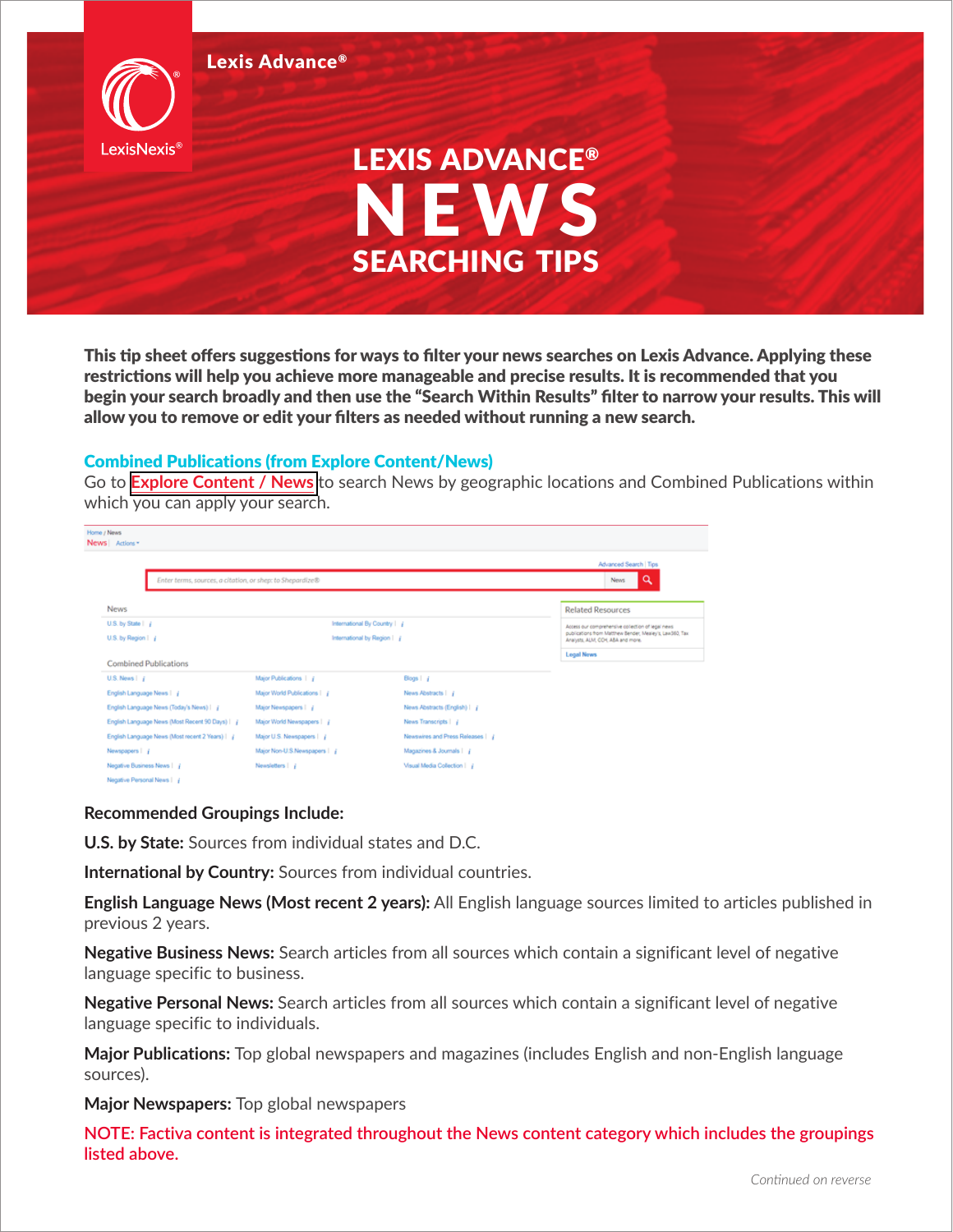### Recommended Search Strategies

**"At Least" Command.** Limit results to those that mention your terms at least X number of times. Example:

 *atl3("bank of america")*

# **ALLCAPS, NOCAPS and CAPS Commands.** Find

documents that contain your search terms with specific capitalization.

ALLCAPS finds matches where all characters are capitalized. For example, you can target documents referencing the Equal Rights Amendment rather than the time period:

*allcaps(era)*

NOCAPS finds matches where no characters are capitalized. For example, you can restrict to results about foreign aid rather than the disease AIDS:

#### *nocaps(aid)*

CAPS find matches where at least one character is capitalized. For example, you can target results mentioning superVga, SuperVga, Supervga, SUPERVGA, and so on.

 *caps(supervga)*

**Date.** To limit results by date, use commands or operators combined with the month/day/year in numerical format.

You may use the same commands you use on *lexis.com* (date aft, date bef, date is):

 *date aft 12/31/2016*

Additional accepted operators include "=", ">", "<", "<=", ">=" with date. For example, to limit to articles published after 2016, add this to your search:

*>12/31/2016* 

**Length segment.** Limit results to documents of a particular length (word count). Examples:

 *length>200 length<5000*

**Publication.** Add this to your search to limit your results by publication name(s).

 *publication("boston globe")*

**Industry or Subject.** Search SmartIndexing™ with the TERM segment. For example, to limit your results to those that have been indexed as related to insurance, add this to search:

*term(insur\*)*

**Geography (as a subject).** Add this to your search to limit your results to those about a particular location. Examples:

*term(usa or "united states") term("united kingdom")*

*NOTE: To limit your results to sources from a geographic region, please use the "Location" filter.*

## Recommended Post-Search Filters:

**Group Duplicates.** Apply the Group Duplicates option to remove duplicates from the results list view.

- **Moderate similarity:** The STRONGEST de-duplication option. Requires a lower degree of similarity between duplicates.
- **High Similarity:** Removes FEWER duplicate articles as it requires a higher degree of similarity between duplicates.

**Search Within Results.** Add additional keywords, commands and segment search strings to narrow down your results. **See Recommended Search Strategies for suggestions.**

**Location.** Restricts content to sources from selected locations. Note that there may be some cross-border indexing.

**Publication Type.** Restricts content by type of publication such as newspapers or magazine. Use "Select Multiple" to combine publication types. Also see Explore Content for other useful content groupings.

**Timeline.** Apply to limit the dates covered in the search results.

**Sources.** Top 30 publications represented in the results. To narrow to publications not mentioned here, use the publication segment.

**Language.** Restrict results by article language.

**Negative Business News.** Restrict results to those with a significant level of negative language specific to business.

**Negative Personal News.** Restrict results to those with a significant level of negative language specific to individuals.

**Publisher.** Quickly select the publishers you value.